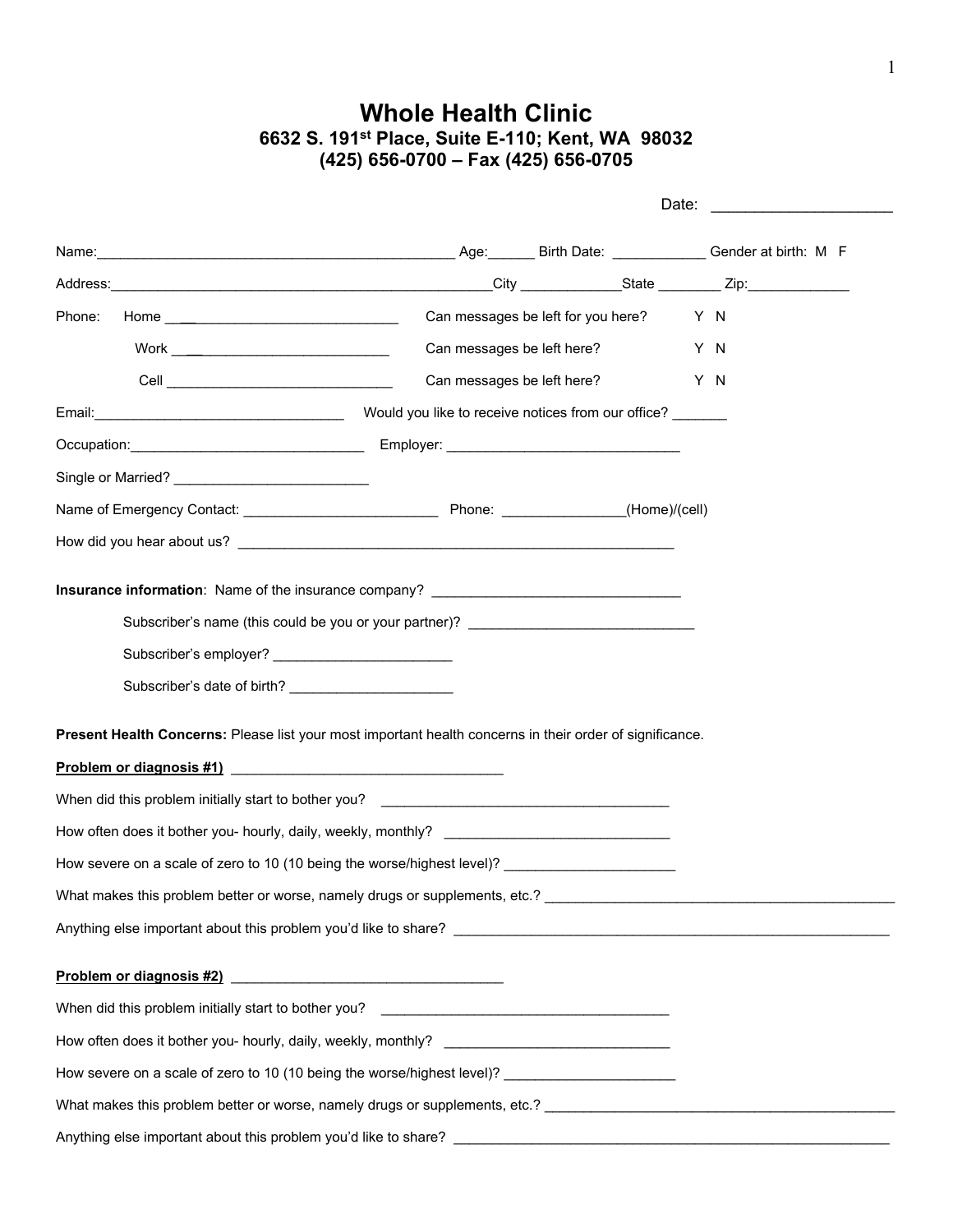# **Problem or diagnosis #3)** \_\_\_\_\_\_\_\_\_\_\_\_\_\_\_\_\_\_\_\_\_\_\_\_\_\_\_\_\_\_\_\_\_\_\_\_

| When did this problem initially start to bother you?<br><u> 1980 - Jan Samuel Barbara, martin da shekara 1980 - An an A</u> |
|-----------------------------------------------------------------------------------------------------------------------------|
| How often does it bother you- hourly, daily, weekly, monthly?                                                               |
| How severe on a scale of zero to 10 (10 being the worse/highest level)?                                                     |
| What makes this problem better or worse, namely drugs or supplements, etc.?                                                 |
| Anything else important about this problem you'd like to share?                                                             |

## **Problem or diagnosis #4)** \_\_\_\_\_\_\_\_\_\_\_\_\_\_\_\_\_\_\_\_\_\_\_\_\_\_\_\_\_\_\_\_\_\_\_\_

| When did this problem initially start to bother you?<br><u> 2001 - John Stein, Amerikaansk politiker (</u> |  |
|------------------------------------------------------------------------------------------------------------|--|
| How often does it bother you- hourly, daily, weekly, monthly?                                              |  |
| How severe on a scale of zero to 10 (10 being the worse/highest level)?                                    |  |
| What makes this problem better or worse, namely drugs or supplements, etc.?                                |  |
| Anything else important about this problem you'd like to share?                                            |  |

# **Problem or diagnosis #5)** \_\_\_\_\_\_\_\_\_\_\_\_\_\_\_\_\_\_\_\_\_\_\_\_\_\_\_\_\_\_\_\_\_\_\_\_

| When did this problem initially start to bother you?                             |  |
|----------------------------------------------------------------------------------|--|
| How often does it bother you- hourly, daily, weekly, monthly? __________________ |  |
| How severe on a scale of zero to 10 (10 being the worse/highest level)?          |  |
| What makes this problem better or worse, namely drugs or supplements, etc.?      |  |
| Anything else important about this problem you'd like to share?                  |  |

### **Problem or diagnosis #6)** \_\_\_\_\_\_\_\_\_\_\_\_\_\_\_\_\_\_\_\_\_\_\_\_\_\_\_\_\_\_\_\_\_\_\_\_

| When did this problem initially start to bother you?<br><u> 1980 - Jan Stein Berlin, amerikan berlindar (</u> |  |
|---------------------------------------------------------------------------------------------------------------|--|
| How often does it bother you- hourly, daily, weekly, monthly?                                                 |  |
| How severe on a scale of zero to 10 (10 being the worse/highest level)?                                       |  |
| What makes this problem better or worse, namely drugs or supplements, etc.?                                   |  |
| Anything else important about this problem you'd like to share?                                               |  |

#### **If you have other problems you'd like to share with us, please type them up on a separate sheet of paper in the same format as above.**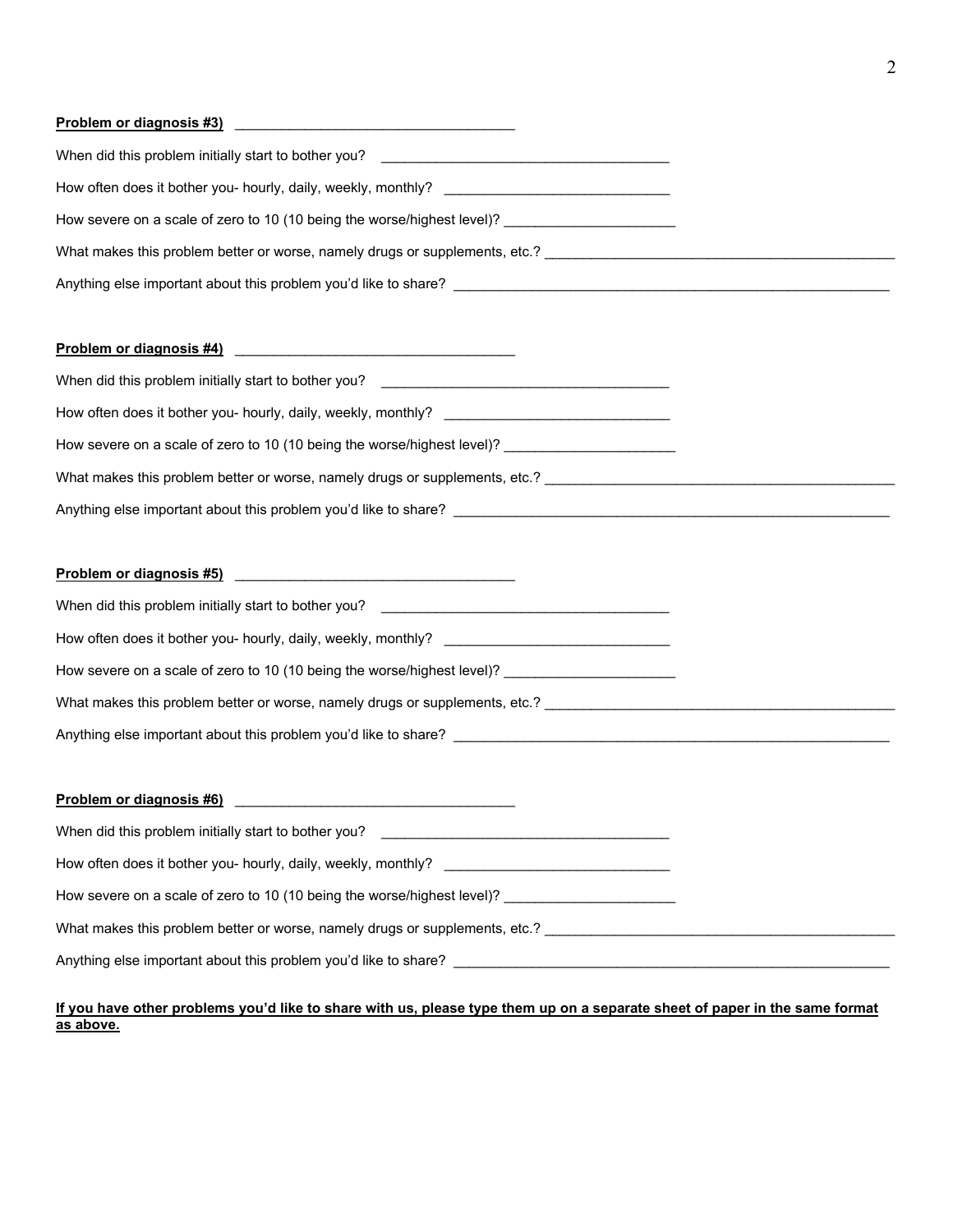| <b>Name of DRUG</b>                                        | Dose |      |                           | Please list any prescription or over the counter medications that you are currently taking:<br>Reason for taking      | For how long                                                                                                        | Who prescribed       |
|------------------------------------------------------------|------|------|---------------------------|-----------------------------------------------------------------------------------------------------------------------|---------------------------------------------------------------------------------------------------------------------|----------------------|
|                                                            |      |      |                           |                                                                                                                       |                                                                                                                     |                      |
|                                                            |      |      |                           |                                                                                                                       |                                                                                                                     |                      |
|                                                            |      |      |                           | ALLERGIC TO ANY DRUGS OR SUBSTANCES? WHAT?                                                                            |                                                                                                                     |                      |
| Name of SUPPLEMENT Dose                                    |      |      |                           | Please list any vitamins, minerals, herbs or homeopathic remedies that you are presently taking:<br>Reason for taking | For how long                                                                                                        | Who prescribed       |
|                                                            |      |      |                           |                                                                                                                       |                                                                                                                     |                      |
|                                                            |      |      |                           |                                                                                                                       |                                                                                                                     |                      |
|                                                            |      |      |                           |                                                                                                                       |                                                                                                                     |                      |
| Please list your current health care providers:<br>Name    |      | Type |                           | For what reason                                                                                                       |                                                                                                                     | Phone (if available) |
| <u> 1989 - Johann John Stein, fransk politik (f. 1989)</u> |      |      |                           |                                                                                                                       |                                                                                                                     |                      |
|                                                            |      |      |                           |                                                                                                                       |                                                                                                                     |                      |
|                                                            |      |      |                           |                                                                                                                       | Hospitalizations, Serious Illnesses and Injuries: (Please list reason and dates, excluding non-surgical childbirth) |                      |
|                                                            |      |      |                           |                                                                                                                       |                                                                                                                     |                      |
|                                                            |      |      |                           |                                                                                                                       |                                                                                                                     |                      |
|                                                            |      |      |                           |                                                                                                                       |                                                                                                                     |                      |
|                                                            |      |      |                           |                                                                                                                       | (Females) Are you pregnant, or is there any chance that you are pregnant? _________________________                 |                      |
|                                                            |      |      |                           |                                                                                                                       | Do you have any surgical implants? If so, what type and where in your body? _______________________                 |                      |
|                                                            |      |      |                           |                                                                                                                       | Have you seen a naturopath before? ________________ If so, how many other naturopaths have you seen?                |                      |
| How long have you been interested in natural medicine?     |      |      |                           |                                                                                                                       |                                                                                                                     |                      |
| <u> Lifestyle Habits:</u>                                  |      |      |                           |                                                                                                                       | Tobacco (currently):None Daily Weekly Monthly Amount? __________________________                                    |                      |
|                                                            |      |      |                           |                                                                                                                       | Do you any history of smoking? If so, how many years? What years? __________________________________                |                      |
| Coffee:                                                    |      |      | None Daily Weekly Monthly |                                                                                                                       |                                                                                                                     |                      |
| Black tea:                                                 |      |      | None Daily Weekly Monthly |                                                                                                                       |                                                                                                                     |                      |
| Soft drinks:                                               |      |      | None Daily Weekly Monthly |                                                                                                                       |                                                                                                                     |                      |
| Alcohol:                                                   |      |      | None Daily Weekly Monthly |                                                                                                                       |                                                                                                                     |                      |
|                                                            |      |      |                           |                                                                                                                       |                                                                                                                     |                      |
|                                                            |      |      |                           |                                                                                                                       | Recreational drugs: None Daily Weekly Monthly Amount? __________________________                                    |                      |
|                                                            |      |      |                           | History of significant recreational drug use? __________________________________                                      |                                                                                                                     |                      |
| Exercise:                                                  |      |      | None Daily Weekly Monthly |                                                                                                                       |                                                                                                                     |                      |
|                                                            |      |      |                           |                                                                                                                       | How do you rate your libido on a scale of 0-10 (optional)?                                                          |                      |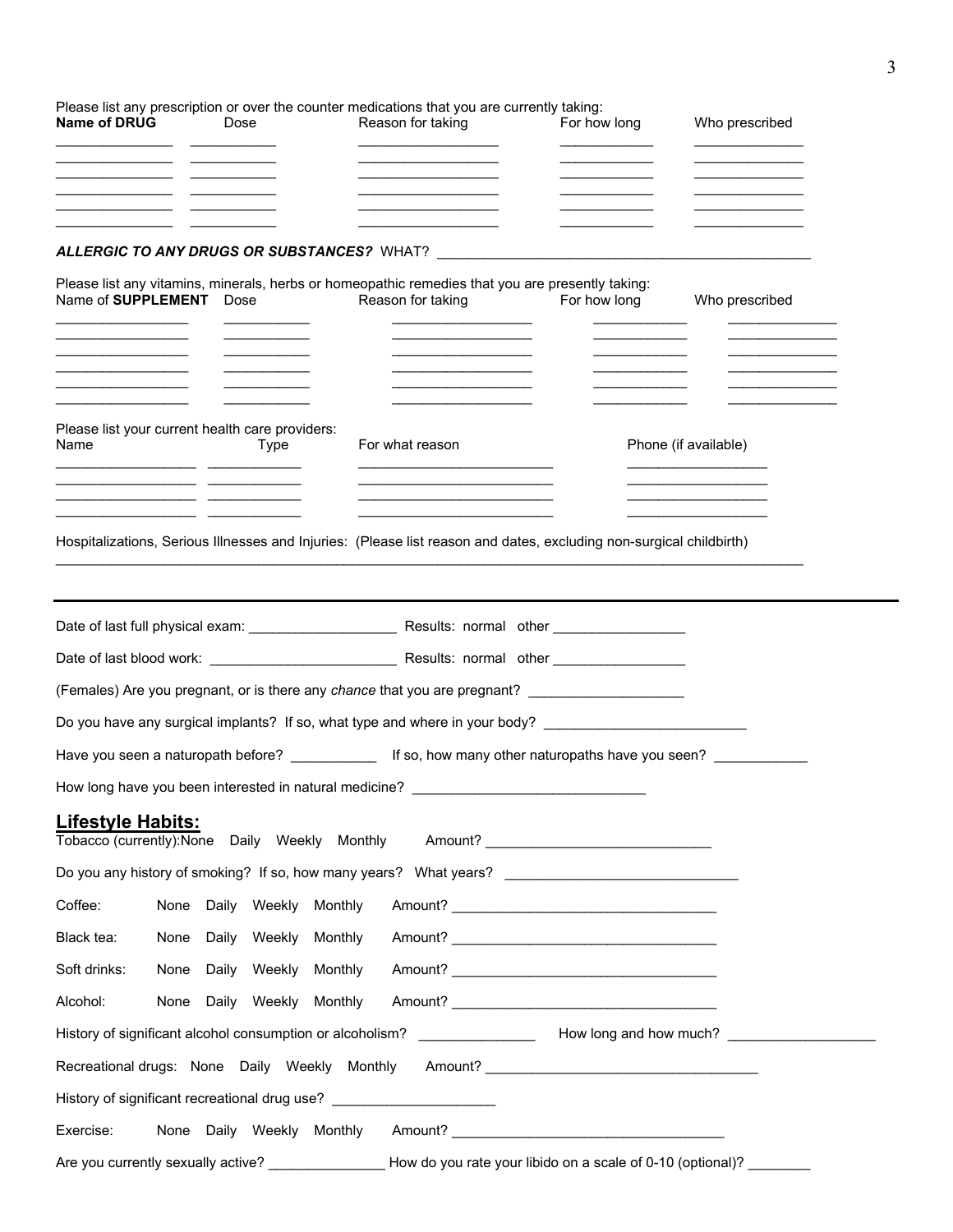#### **Diet:**

Please describe your typical diet (breakfast, lunch, and dinner), including any guidelines or restrictions that you follow:

#### **Breakfast:**

| Lunch:<br>-------- |  |  |
|--------------------|--|--|
| Dinner:            |  |  |
|                    |  |  |

**Do you have a gas stove or electric stove at home? \_\_\_\_\_\_\_\_\_\_\_\_\_\_\_\_\_\_\_\_\_\_\_\_\_\_\_\_\_\_\_\_\_\_\_ How often do you eat fish (How many times per week or per month)?\_\_\_\_\_\_\_\_\_\_\_\_\_\_\_\_\_\_\_\_\_ Do you have a sweet tooth?\_\_\_\_\_\_\_\_\_\_\_\_\_\_\_\_\_\_\_\_\_\_\_\_\_\_\_\_\_\_ Do you chew gum often, and how often? \_\_\_\_\_\_\_\_\_\_\_\_\_\_\_\_\_\_ Do you use artificial sweeteners such as Splenda? Which ones? \_\_\_\_\_\_\_\_\_\_\_\_\_\_\_\_\_\_\_\_\_\_\_\_**

(Optional) Please describe briefly your religious and/or spiritual background/beliefs:\_\_\_\_\_\_\_\_\_\_\_\_\_\_\_\_\_\_\_\_\_\_\_\_\_

#### **SEAM Questions (Sleep, Energy, Appetite, and Mood)**

#### Sleep:

Hours of sleep per night? Any problems with sleep? How often in a week do you wake up feeling refreshed?

#### Energy:

Energy level on a scale of 1-10 (1 is you cannot get up, 10 is optimal full energy)?\_\_\_\_\_\_\_\_\_\_\_\_\_\_\_\_\_\_\_\_\_\_\_\_\_

#### Appetite:

How is your appetite on a scale of 0-10? (zero is you have no appetite, 10 is voracious appetite)?

Mood:

How would you describe your day-to-day mood?

**What is your overall sense of well-being? \_\_\_\_\_\_\_\_\_\_\_\_\_\_\_\_\_\_\_\_\_\_\_\_\_\_\_\_\_\_\_\_\_\_\_\_\_\_\_\_\_\_\_\_\_\_\_\_\_\_\_\_\_\_\_\_\_\_\_\_\_\_\_\_\_\_\_\_\_\_**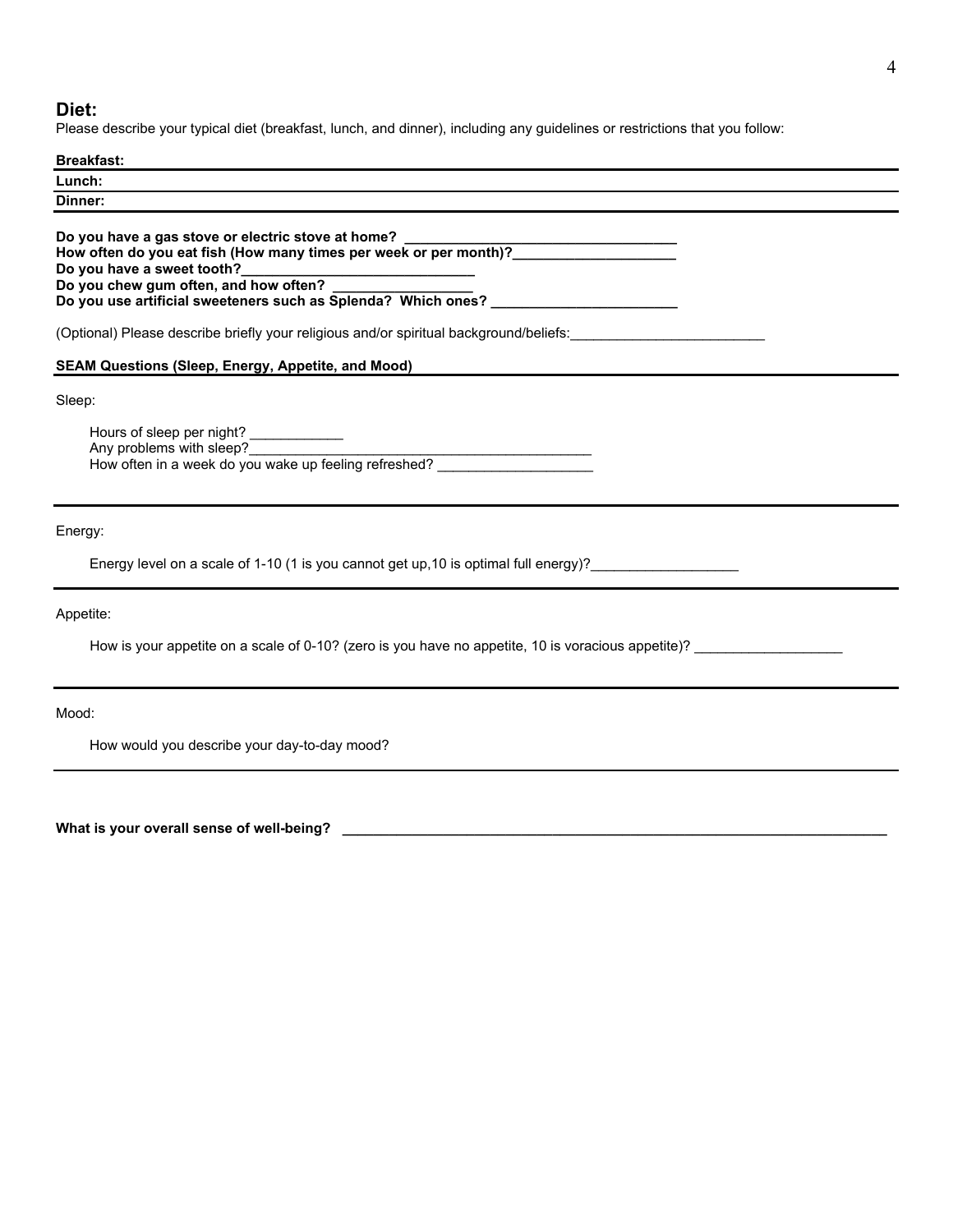# **PATIENT PROFILE (PLEASE ANSWER CAREFULLY.)**<br>REVIEW OF SYSTEMS:  $Y = Now$   $P =$

## **REVIEW OF SYSTEMS:**  $Y = Now$   $P = \text{Row}$

For the following, PLEASE CIRCLE, or fill in blanks. "Y" means you have the condition now. "P" means that you had the condition in the past, but not any more. If you have never had a condition, leave it blank.

**\_\_\_\_\_\_\_\_\_\_\_\_\_\_\_\_\_\_\_\_\_\_\_\_\_\_\_\_\_\_\_\_\_\_\_\_\_\_\_\_\_\_\_\_\_\_\_\_\_\_\_\_\_\_\_\_\_\_\_\_\_\_\_\_\_\_\_\_\_\_\_\_\_\_\_\_\_\_\_\_**

| <b>GENERAL</b>            |   |              | <b>MOUTH &amp; THROAT</b>            |             |              |
|---------------------------|---|--------------|--------------------------------------|-------------|--------------|
| Height                    |   |              | Frequent sore throat                 | Y           | $\mathbf{P}$ |
| Weight                    |   |              | Sore tongue                          | Y           | $\mathbf{P}$ |
| Weight changes            | Y | ${\bf P}$    | Sores in mouth /on lips              | Y           | ${\bf P}$    |
| <b>Night Sweats</b>       | Y | $\mathbf{P}$ | Gum problems                         | Y           | ${\bf P}$    |
| Fatigue                   | Y | ${\bf P}$    | Hoarseness                           | Y           | ${\bf P}$    |
| Fever                     | Y | ${\bf P}$    | <b>Dental Problems</b>               | Y           | $\mathbf{P}$ |
|                           |   |              | Fake teeth? How many?                |             |              |
| <b>SKIN</b>               |   |              | How many amalgam (mercury) fillings? |             |              |
| Acne                      | Y | $\mathbf{P}$ | Dental implants?                     |             |              |
| Eczema                    | Y | $\mathbf{P}$ | If yes, what type?                   |             |              |
| Hives                     | Y | ${\bf P}$    | Dental bridges or partial bridges?   |             |              |
| Rashes                    | Y | ${\bf P}$    | If so, are they metallic?            |             |              |
| Infection                 | Y | ${\bf P}$    | Any metal of any kind in your mouth? |             |              |
| Growths (such as warts)   | Y | $\mathbf{P}$ |                                      |             |              |
| Changes in hair/nails     | Y | $\, {\bf P}$ | MENTAL / EMOTIONAL                   |             |              |
| Transdermal skin patches? |   |              | Depression                           | Y           | $\mathbf{P}$ |
|                           |   |              | Mood Swings                          | Y           | $\mathbf{P}$ |
| <b>HEAD</b>               |   |              | Anxiety or nervousness               | Y           | ${\bf P}$    |
| Headache                  | Y | $\mathbf P$  | Tension                              | Y           | ${\bf P}$    |
| Head Injury               | Y | $\mathbf{P}$ | Suicide thoughts                     | Y           | ${\bf P}$    |
|                           |   |              | Suicide attempts                     | Y           | $\mathbf{P}$ |
| <b>EYES</b>               |   |              | <b>ENDOCRINE</b>                     |             |              |
| Dryness                   | Y | $\mathbf{P}$ | Ever had any thyroid problem Y       |             | $\mathbf{P}$ |
| Glasses or contacts       | Y | $\mathbf{P}$ | Heat or cold intolerance             | Y           | $\mathbf P$  |
| Eye pain                  | Y | $\mathbf{P}$ | Hypoglycemia                         | Y           | ${\bf P}$    |
| Tearing                   | Y | $\mathbf{P}$ | Excessive thirst                     | Y           | ${\bf P}$    |
| Double vision             | Y | ${\bf P}$    | Excessive hunger                     | Y           | ${\bf P}$    |
|                           |   |              | Easy weight gain                     | Y           | ${\bf P}$    |
| <b>EARS</b>               |   |              | <b>CIRCULATION</b>                   |             |              |
| Impaired hearing          | Y | $\mathbf{P}$ | Deep leg pain                        | Y           | $\mathbf P$  |
| Ringing (tinnitus)        | Y | ${\bf P}$    | Cold hands/ feet                     | $\mathbf Y$ | ${\bf P}$    |
| Ear ache/itch             | Y | $\mathbf{P}$ | Varicose veins                       | Y           | $\mathbf{P}$ |
| <b>Dizziness</b>          | Y | $\mathbf{P}$ | <b>BLOOD</b>                         |             |              |
|                           |   |              | Anemia                               | Y           | $\mathbf{P}$ |
| <b>NOSE &amp; SINUSES</b> |   |              | Easy bleeding or bruising            | Y           | ${\bf P}$    |
| Frequent colds            | Y | $\mathbf{P}$ | <b>HEART</b>                         |             |              |
| Nose bleeds               | Y | $\mathbf{P}$ | Heart disease                        | Y           | $\mathbf{P}$ |
| <b>Stuffiness</b>         | Y | $\mathbf{P}$ | High blood pressure                  | Y           | $\mathbf{P}$ |
| Sinus problems            | Y | $\mathbf P$  | Rheumatic fever                      | Y           | $\mathbf{P}$ |
| Post nasal drip           | Y | $\, {\bf P}$ | Chest pain                           | Y           | $\mathbf{P}$ |
|                           |   |              | Swelling in ankles                   | Y           | $\mathbf P$  |
|                           |   |              | Palpitations, fluttering             | Y           | $\mathbf{P}$ |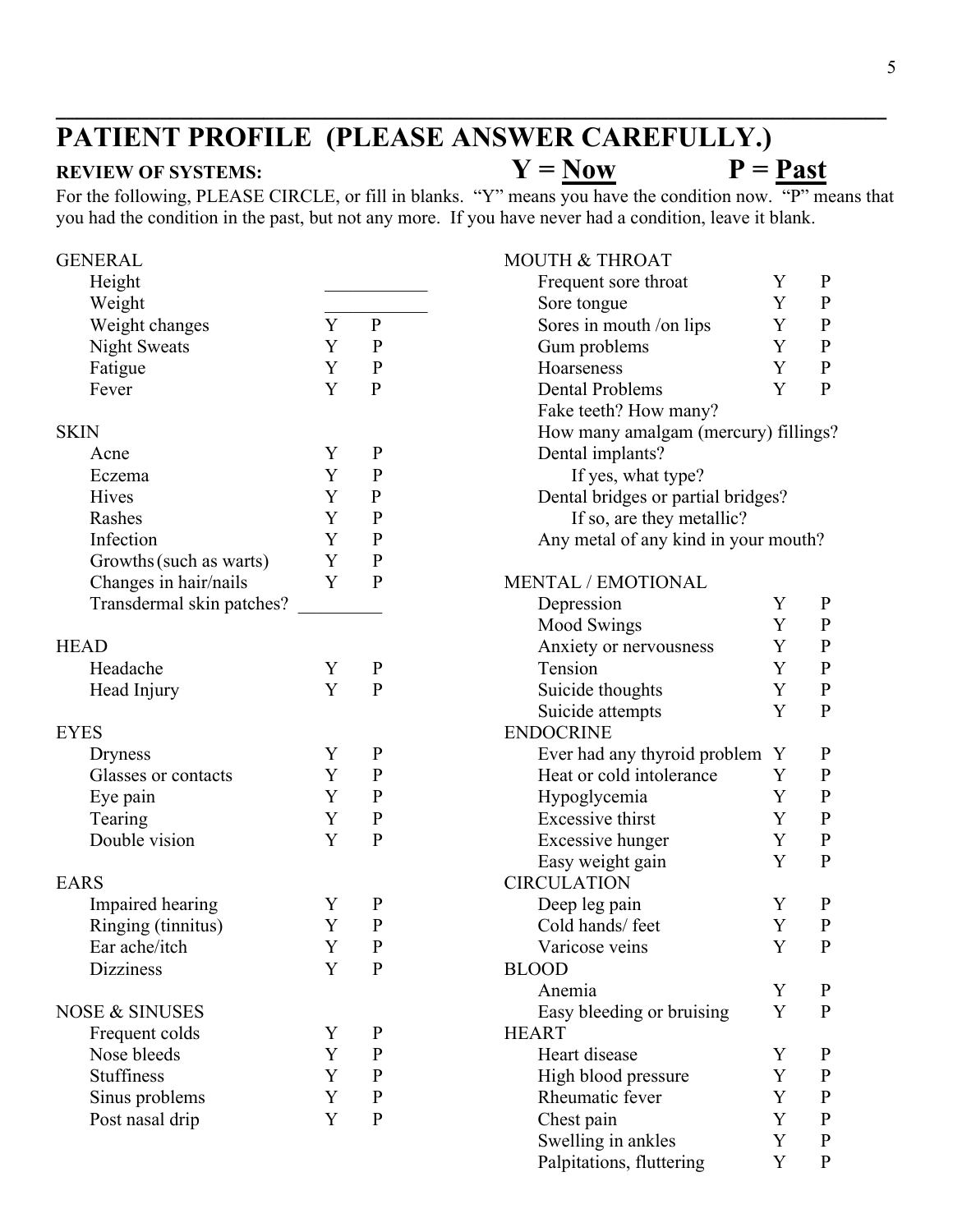| <b>RESPIRATORY</b>                              |   |              |  |
|-------------------------------------------------|---|--------------|--|
| Cough                                           | Y | $\mathbf{P}$ |  |
| Spitting up blood                               | Y | $\mathbf{P}$ |  |
| Wheezing                                        | Y | $\mathbf{P}$ |  |
| Difficulty breathing                            | Y | $\mathbf{P}$ |  |
| Shortness of breath                             | Y | $\mathbf{P}$ |  |
| Positive TB test ever?                          | Y | $\mathbf{P}$ |  |
|                                                 |   |              |  |
| <b>DIGESTION</b>                                |   |              |  |
| Trouble swallowing                              | Y | P            |  |
| Heartburn                                       | Y | $\mathbf{P}$ |  |
| <b>Take heartburn or acid reflux medicines?</b> |   |              |  |
| Bloating after eating                           | Y | P            |  |
|                                                 | Y | P            |  |
| Change in appetite                              | Y | $\mathbf{P}$ |  |
| Change in thirst                                |   |              |  |
| Loose stools                                    | Y | $\mathbf{P}$ |  |
| Blood in stools                                 | Y | $\mathbf{P}$ |  |
| Belching or gas                                 | Y | $\mathbf{P}$ |  |
| Liver/gall bladder disease                      | Y | $\mathbf{P}$ |  |
| Hemorrhoids                                     | Y | $\mathbf{P}$ |  |
| Nausea                                          | Y | $\mathbf{P}$ |  |
| Vomiting                                        | Y | P            |  |
| daily<br>Bowels move:                           |   | more         |  |
| Use laxatives? What kind?                       |   |              |  |
| Eat plenty of fiber?                            |   |              |  |
|                                                 |   |              |  |
| <b>URINARY</b>                                  |   |              |  |
| Pain on urination                               | Y | $\mathbf{P}$ |  |
| Increased frequency                             | Y | P            |  |
| Frequency at night                              | Y | $\mathbf{P}$ |  |
| Inability to hold urine                         | Y | $\mathbf{P}$ |  |
| <b>Bladder</b> infections                       | Y | $\mathbf{P}$ |  |
| Swellings anywhere in body                      | Y | P            |  |
|                                                 |   |              |  |
| MUSCULOSKELETAL                                 |   |              |  |
| Joint pain or stiffness                         | Y | $\mathbf{P}$ |  |
| <b>Broken</b> bones                             | Y | $\mathbf{P}$ |  |
| Muscle spasms or cramps                         | Y | $\mathbf{P}$ |  |
| Muscle spasms or cramps                         | Y | $\mathbf{P}$ |  |
| Weakness                                        | Y | $\mathbf{P}$ |  |
| Date of last DEXA scan?                         |   |              |  |
|                                                 |   |              |  |
| NEUROLOGIC                                      |   |              |  |
| Fainting                                        | Y | $\mathbf{P}$ |  |
| Seizures                                        | Y | $\mathbf{P}$ |  |
| Paralysis                                       | Y | $\mathbf{P}$ |  |
| Muscle weakness                                 | Y | $\mathbf{P}$ |  |
|                                                 | Y |              |  |
| Numbness or tingling                            |   | $\mathbf{P}$ |  |
| Loss of memory                                  | Y | $\mathbf{P}$ |  |

less

| <b>NECK</b>                                          |   |              |              |
|------------------------------------------------------|---|--------------|--------------|
| Swollen glands                                       | Y | P            |              |
| Pain or stiffness                                    | Y | P            |              |
|                                                      |   |              |              |
| <b>MALE</b>                                          |   |              |              |
| Hernias                                              | Y | P            |              |
| Testicular masses                                    | Y | P            |              |
| Testicular pain                                      | Y | P            |              |
| Discharge or sores                                   | Y | $\mathbf{P}$ |              |
| Venereal disease                                     | Y | P            |              |
| Difficulty stopping or                               |   |              |              |
| starting urination                                   | Y | P            |              |
| Prostate problems                                    | Y | P            |              |
| Date of last prostate exam                           |   |              |              |
|                                                      |   |              |              |
| <b>FEMALE</b>                                        |   |              |              |
| Age menses began                                     |   |              |              |
| No. of days menstrual flow                           |   |              |              |
| Length of complete cycle                             |   |              |              |
| Are cycles regular                                   | Y | $\mathbf{P}$ |              |
| Bleeding between periods                             | Y | P            |              |
| <b>Excessive flow</b>                                | Y | P            |              |
|                                                      | Y | P            |              |
| Cramps<br><b>PMS</b>                                 | Y |              |              |
|                                                      |   | $\mathbf{P}$ |              |
| Abnormal vaginal discharge<br>DATE of LAST PAP Smear | Y | P            |              |
| Results were: normal abnormal                        |   |              | don't know   |
| EVER had an abnormal PAP? Y                          |   | P            |              |
| Date of last mammogram?                              |   |              |              |
| Ever used birth control pills? Y                     |   | P            |              |
| <b>Ever used an IUD?</b>                             | Y | P            |              |
| If so, how long?                                     |   |              |              |
| No. of pregnancies                                   |   |              |              |
| No. of live births                                   |   |              |              |
| No. of miscarriages                                  |   |              |              |
| No. of abortions                                     |   |              |              |
| Menopausal symptoms                                  | Y | P            |              |
| Still have your own uterus? Yes or No?               |   |              |              |
| Still have your own ovaries? Yes or No?              |   |              |              |
|                                                      |   |              |              |
| <b>BREASTS</b>                                       |   |              |              |
| Do you self exam regularly                           |   | Y            | P            |
| Lumps                                                |   | Y            | $\mathbf P$  |
| Pain or tenderness                                   |   | Y            | $\mathbf{P}$ |
| Nipple Discharge                                     |   | Y            | P            |
|                                                      |   |              |              |
|                                                      |   |              |              |
|                                                      |   |              |              |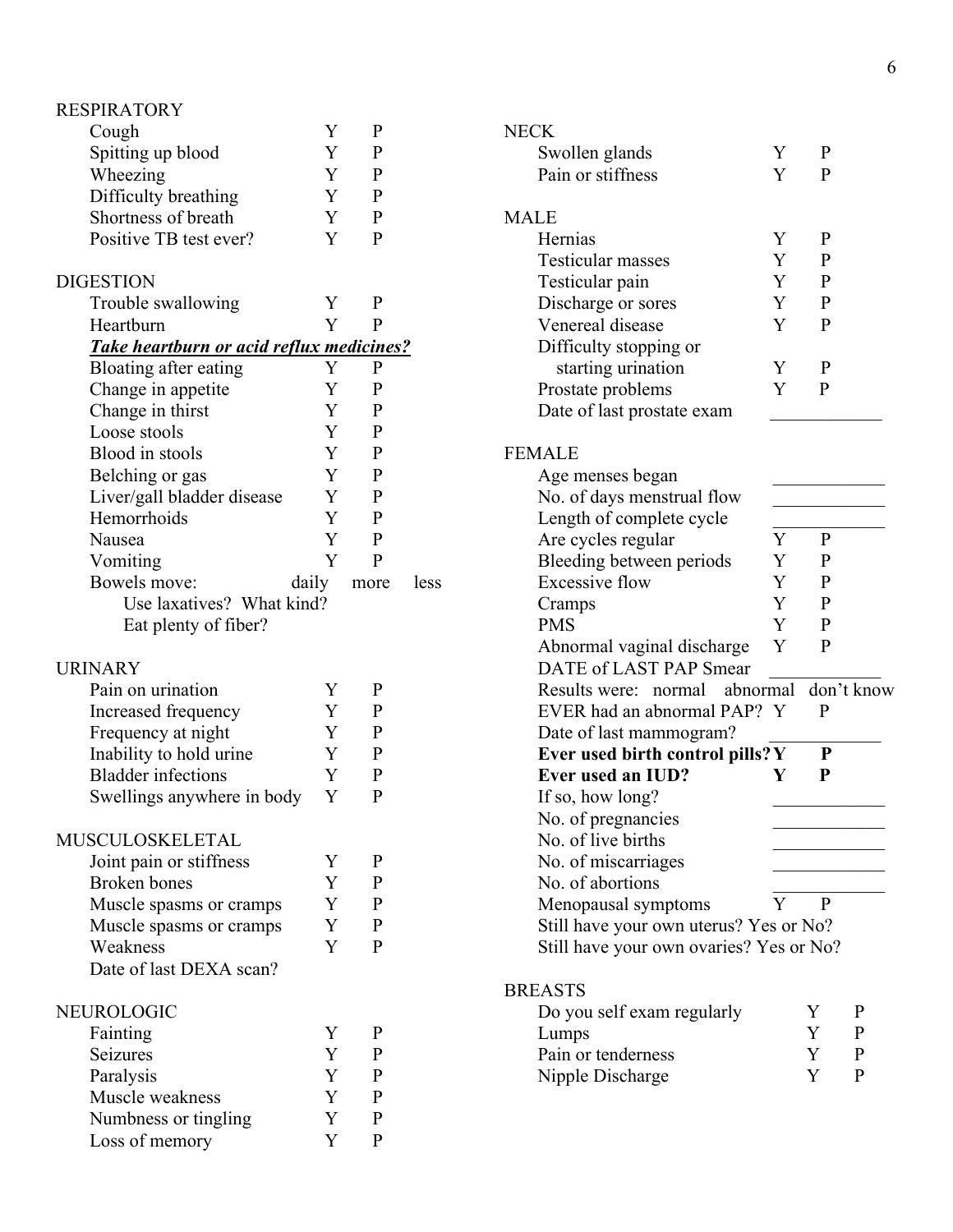**Family History:** Please check the boxes below for each condition that applies to one of your family members.

|                       | Mother | Father | <b>Brother</b> | Sister | Grandparent |
|-----------------------|--------|--------|----------------|--------|-------------|
| Alcoholism            |        |        |                |        |             |
| Cancer                |        |        |                |        |             |
| <b>Diabetes</b>       |        |        |                |        |             |
| <b>Heart Disease</b>  |        |        |                |        |             |
| <b>High Blood</b>     |        |        |                |        |             |
| Pressure              |        |        |                |        |             |
| <b>Kidney Disease</b> |        |        |                |        |             |
| <b>Mental Illness</b> |        |        |                |        |             |
| <b>Stroke</b>         |        |        |                |        |             |
| Other significant     |        |        |                |        |             |
| disease(s)            |        |        |                |        |             |

**Circle all the diseases/disorders/conditions that apply, and then specify "Now" or "Past". If both "Now" or "Past" apply, then check both columns.** 

| <b>Conditions/diseases</b>                   | <b>NOW</b> | <b>PAST</b> |
|----------------------------------------------|------------|-------------|
| Acid reflux                                  |            |             |
| Allergies                                    |            |             |
| Anemia                                       |            |             |
| Arthritis, Rheumatoid                        |            |             |
| Arthritis, Osteoarthritis                    |            |             |
| Asthma                                       |            |             |
| Atherosclerosis                              |            |             |
| ADD or ADHD                                  |            |             |
| Autoimmune diseases(s)? Which one(s)?        |            |             |
| (Lupus, MS, RA, myositis, sarcoidosis, etc.) |            |             |
| <b>Bladder</b> infection                     |            |             |
| BPH (Benign Prostatic Hyperplasia)           |            |             |
| <b>Bronchitis</b>                            |            |             |
| Cancer, specify type(s)                      |            |             |
|                                              |            |             |
|                                              |            |             |
|                                              |            |             |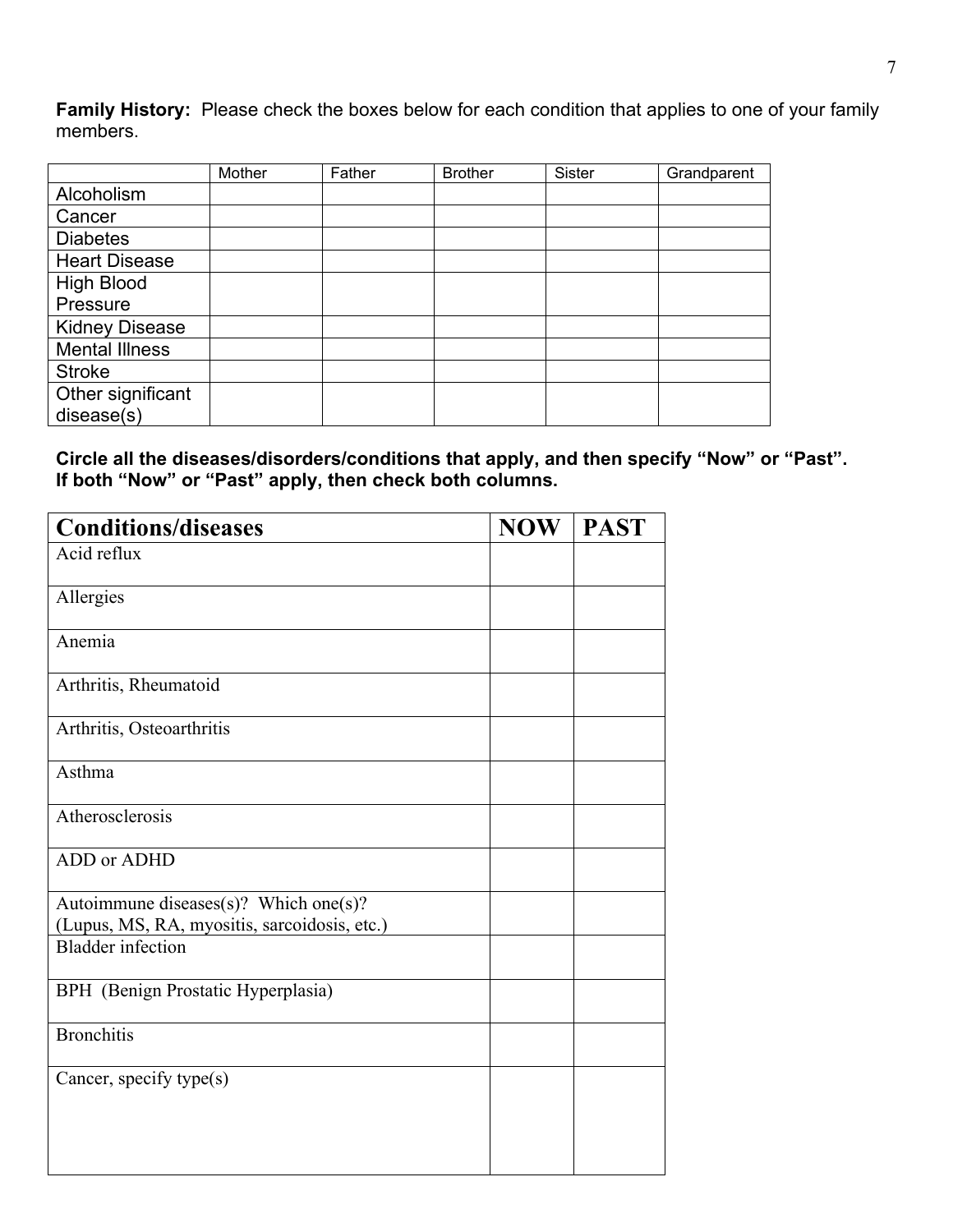| <b>Conditions/diseases</b>                       | <b>NOW</b> | <b>PAST</b> |
|--------------------------------------------------|------------|-------------|
| Cholesterol, high or low?                        |            |             |
| Constipation                                     |            |             |
|                                                  |            |             |
| Crohn's disease                                  |            |             |
| Diabetes type 1 or 2                             |            |             |
|                                                  |            |             |
| Diarrhea                                         |            |             |
| Diverticulitis/Diverticulosis                    |            |             |
|                                                  |            |             |
| Endometriosis                                    |            |             |
| Fibromyalgia                                     |            |             |
|                                                  |            |             |
| <b>Fibrocystic Breasts</b>                       |            |             |
|                                                  |            |             |
| Heavy metal toxicity                             |            |             |
| Hepatitis, specify type(s)                       |            |             |
|                                                  |            |             |
| Herpes                                           |            |             |
| High blood pressure (hypertension)               |            |             |
|                                                  |            |             |
| Hyperthyroidism                                  |            |             |
| Hypoglycemia                                     |            |             |
|                                                  |            |             |
| Hypothyroidism                                   |            |             |
| <b>IBS</b>                                       |            |             |
|                                                  |            |             |
| IBD (Crohn's or Ulcerative colitis)              |            |             |
| Immune system malfunction (poor immune function, |            |             |
| etc.)                                            |            |             |
| Insomnia                                         |            |             |
|                                                  |            |             |
| Interstitial cystitis                            |            |             |
| Libido (sex drive), low or high                  |            |             |
|                                                  |            |             |
| Kidney stones                                    |            |             |
|                                                  |            |             |